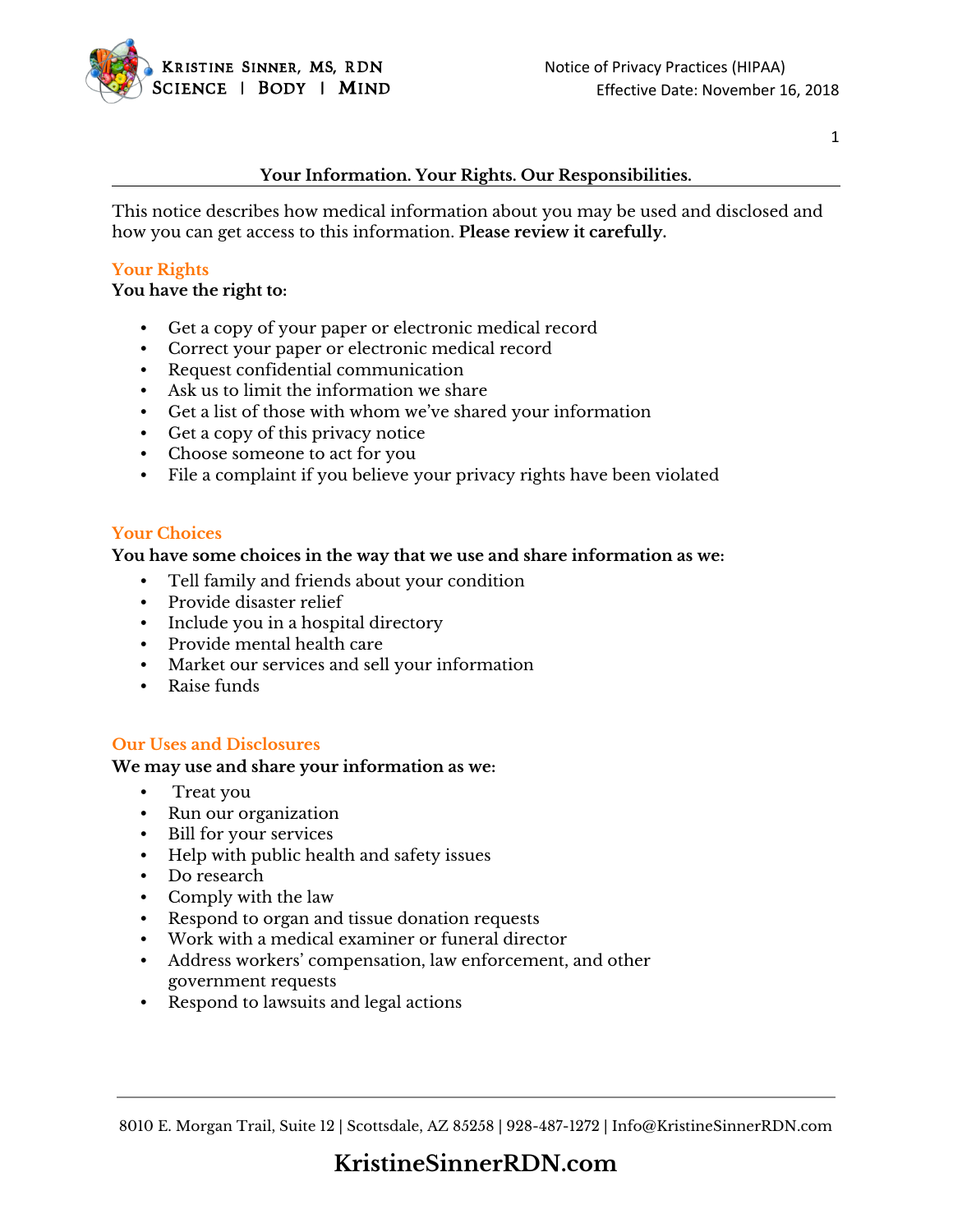

# **Your Rights**

**When it comes to your health information, you have certain rights.** This section explains your rights and some of our responsibilities to help you.

Get an electronic or paper copy of your medical record

- You can ask to see or get an electronic or paper copy of your medical record and other health information we have about you. Ask us how to do this.
- We will provide a copy or a summary of your health information, usually within 30 days of your request. We may charge a reasonable, cost-based fee.

Ask us to correct your medical record

- You can ask us to correct health information about you that you think is incorrect or incomplete. Ask us how to do this.
- We may say "no" to your request, but we'll tell you why in writing within 60 days.

# **Request confidential communications**

- You can ask us to contact you in a specific way (for example, home or office phone) or to send mail to a different address.
- We will say "yes" to all reasonable requests.

# **Ask us to limit what we use or share**

- You can ask us not to use or share certain health information for treatment, payment, or our operations. We are not required to agree to your request, and we may say "no" if it would affect your care.
- If you pay for a service or health care item out-of-pocket in full, you can ask us not to share that information for the purpose of payment or our operations with your health insurer. We will say "yes" unless a law requires us to share that information.

# **Get a list of those with whom we've shared information**

- You can ask for a list (accounting) of the times we've shared your health information for six years prior to the date you ask, who we shared it with, and why.
- We will include all the disclosures except for those about treatment, payment, and health care operations, and certain other disclosures (such as any you asked us to make). We'll provide one accounting a year for free but will charge a reasonable, cost-based fee if you ask for another one within 12 months.

8010 E. Morgan Trail, Suite 12 | Scottsdale, AZ 85258 | 928-487-1272 | Info@KristineSinnerRDN.com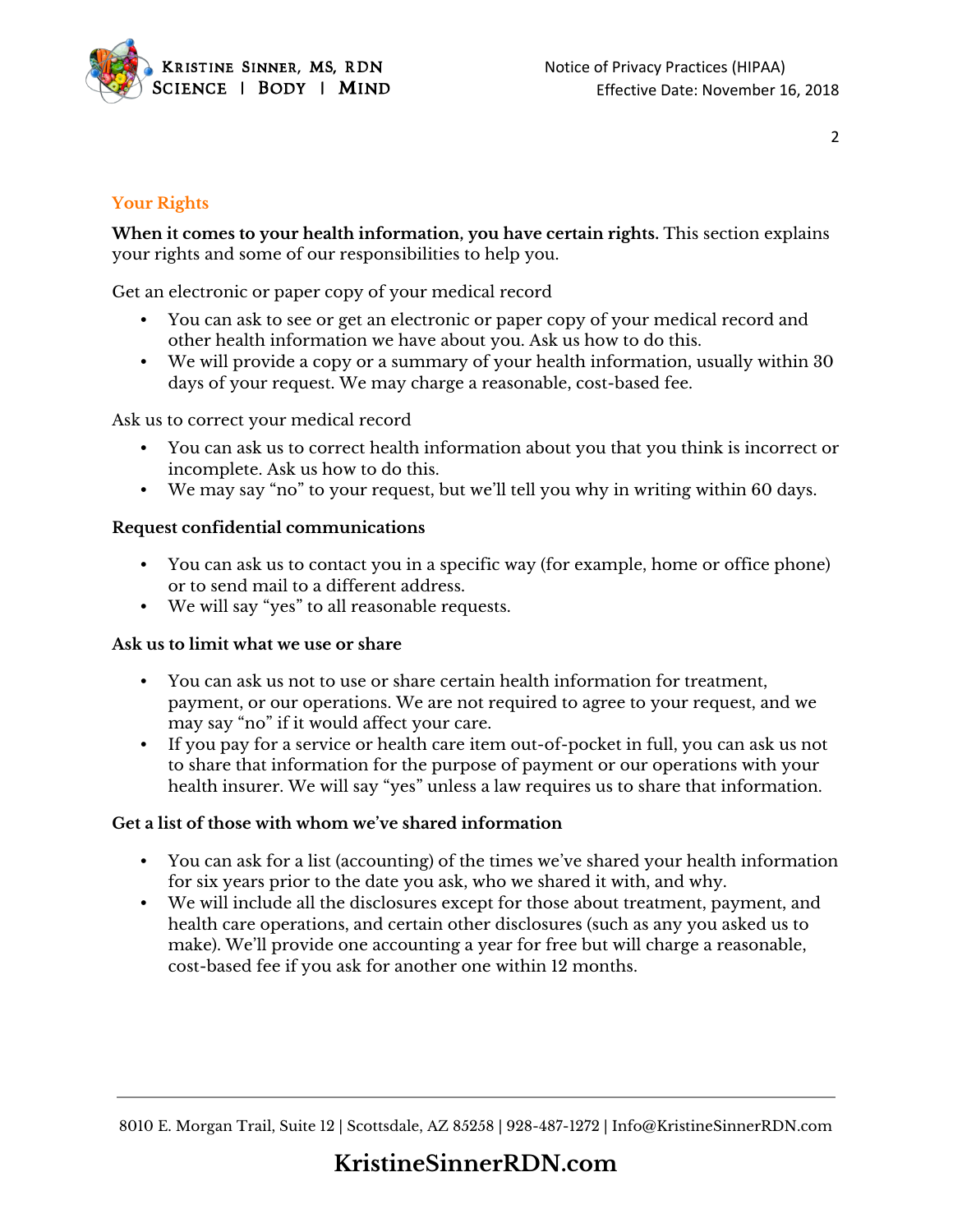

# **Get a copy of this privacy notice**

You can ask for a paper copy of this notice at any time, even if you have agreed to receive the notice electronically. We will provide you with a paper copy promptly.

### **Choose someone to act for you**

- If you have given someone medical power of attorney or if someone is your legal guardian, that person can exercise your rights and make choices about your health information.
- We will make sure the person has this authority and can act for you before we take any action.

# **File a complaint if you feel your rights are violated**

- You can complain if you feel we have violated your rights by contacting us using the information on page 1.
- You can file a complaint with the U.S. Department of Health and Human Services Office for Civil Rights by sending a letter to 200 Independence Avenue, S.W., Washington, D.C. 20201, calling 1-877-696-6775, or visiting **www.hhs.gov/ocr/privacy/hipaa/complaints/.**
- We will not retaliate against you for filing a complaint.

# **Your Choices**

**For certain health information, you can tell us your choices about what we share.** If you have a clear preference for how we share your information in the situations described below, talk to us. Tell us what you want us to do, and we will follow your instructions.

# **In these cases, you have both the right and choice to tell us to:**

- Share information with your family, close friends, or others involved in your care
- Share information in a disaster relief situation
- Include your information in a hospital directory

If you are not able to tell us your preference, for example if you are unconscious, we may go ahead *and share your information if we believe it is in your best interest. We may also share your information when needed to lessen a serious and imminent threat to health or safety.*

**In these cases we never share your information unless you give us written permission:**

- Marketing purposes
- Sale of your information
- Most sharing of psychotherapy notes

8010 E. Morgan Trail, Suite 12 | Scottsdale, AZ 85258 | 928-487-1272 | Info@KristineSinnerRDN.com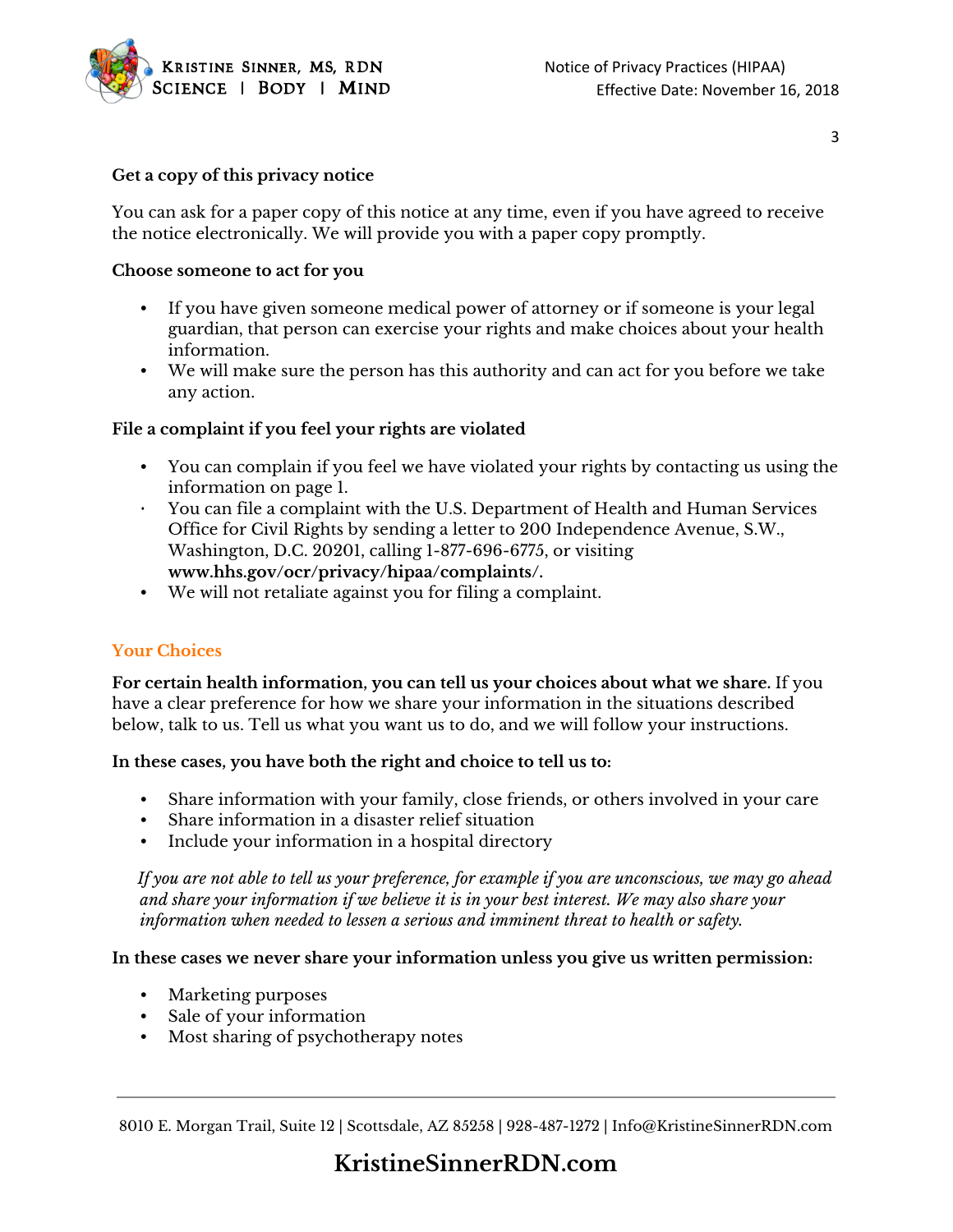

# **In the case of fundraising:**

• We may contact you for fundraising efforts, but you can tell us not to contact you again.

# **Our Uses and Disclosures**

# **How do we typically use or share your health information?**

We typically use or share your health information in the following ways.

### **Treat you**

We can use your health information and share it with other professionals who are treating you.

*Example: A doctor treating you for an injury asks another doctor about your overall health condition.*

### **Run our organization**

We can use and share your health information to run our practice, improve your care, and contact you when necessary.

*Example: We use health information about you to manage your treatment and services.*

# **Bill for your services**

We can use and share your health information to bill and get payment from health plans or other entities.

*Example: We give information about you to your health insurance plan so it will pay for your services.*

# **How else can we use or share your health information?**

We are allowed or required to share your information in other ways – usually in ways that contribute to the public good, such as public health and research. We have to meet many conditions in the law before we can share your information for these purposes. For more information see: [www.hhs.gov/ocr/privacy/hipaa/understanding/consumers/index.html](http://www.hhs.gov/ocr/privacy/hipaa/understanding/consumers/index.html)**.**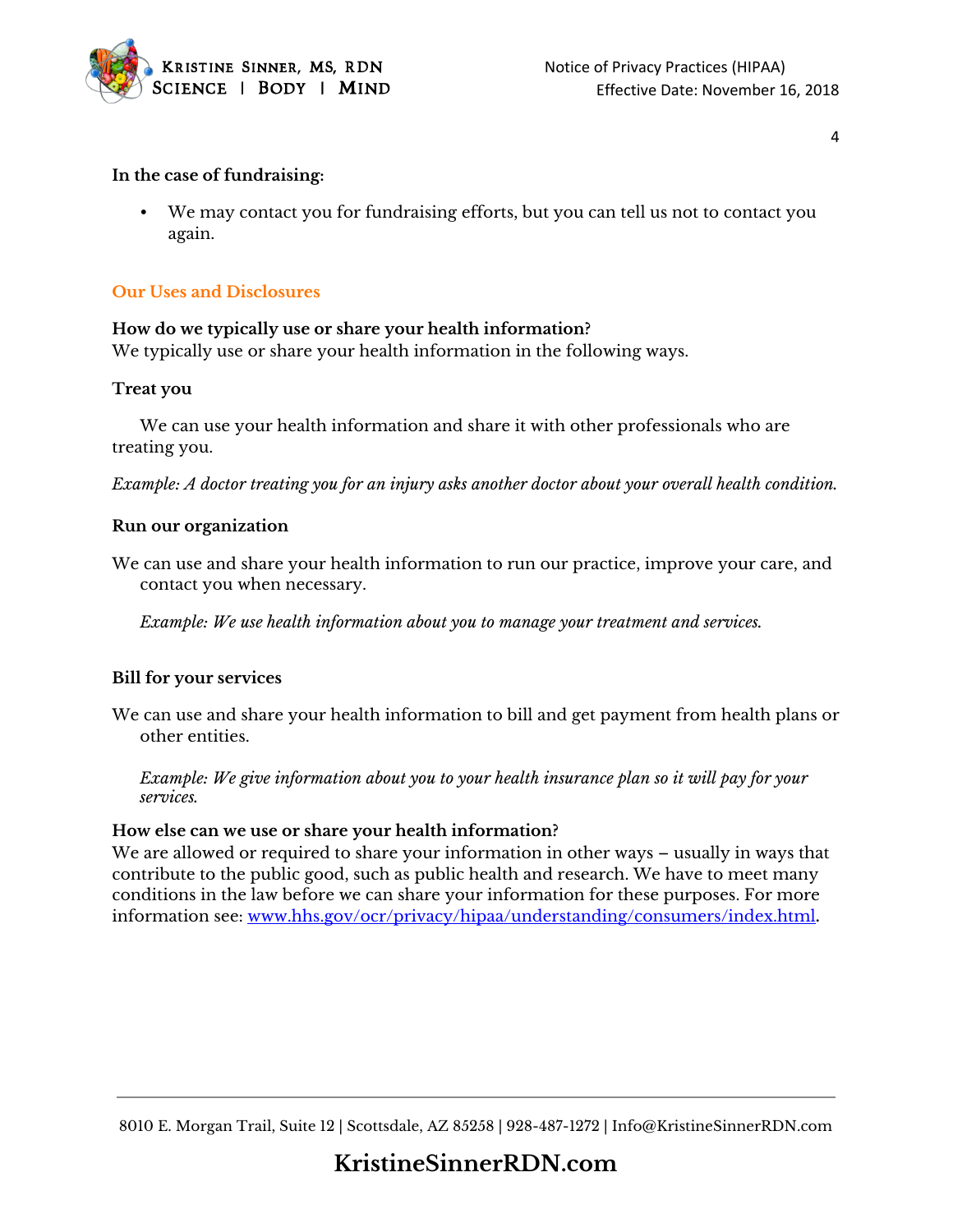

# **Help with public health and safety issues**

We can share health information about you for certain situations such as:

- Preventing disease
- Helping with product recalls
- Reporting adverse reactions to medications
- Reporting suspected abuse, neglect, or domestic violence
- Preventing or reducing a serious threat to anyone's health or safety

#### **Do research**

We can use or share your information for health research.

#### **Comply with the law**

We will share information about you if state or federal laws require it, including with the Department of Health and Human Services if it wants to see that we're complying with federal privacy law.

#### **Respond to organ and tissue donation requests**

We can share health information about you with organ procurement organizations.

### **Work with a medical examiner or funeral director**

We can share health information with a coroner, medical examiner, or funeral director when an individual dies.

#### **Address workers' compensation, law enforcement, and other government requests**

We can use or share health information about you:

- For workers' compensation claims
- For law enforcement purposes or with a law enforcement official
- With health oversight agencies for activities authorized by law
- For special government functions such as military, national security, and presidential protective services

#### **Respond to lawsuits and legal actions**

We can share health information about you in response to a court or administrative order, or in response to a subpoena.

8010 E. Morgan Trail, Suite 12 | Scottsdale, AZ 85258 | 928-487-1272 | Info@KristineSinnerRDN.com